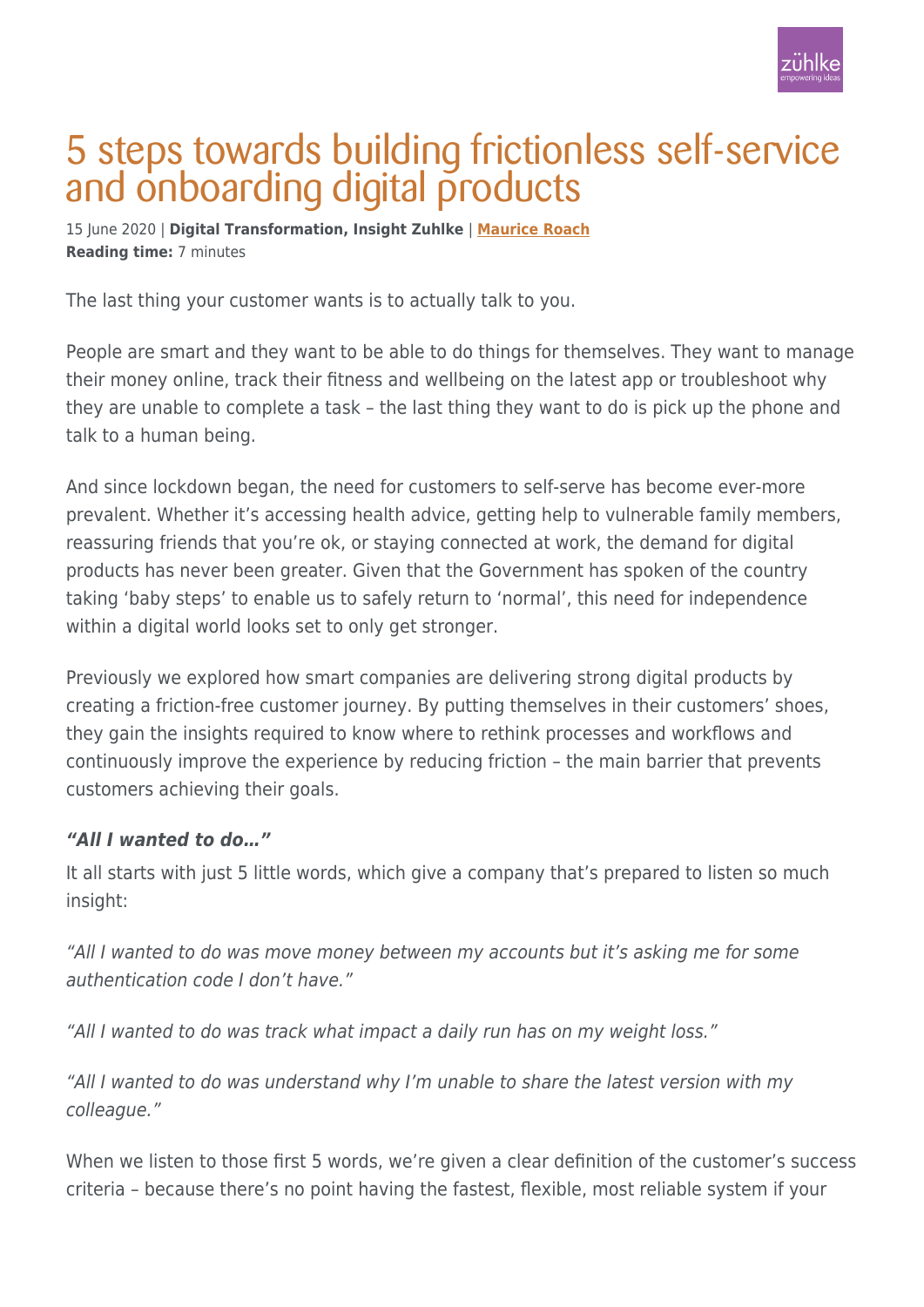

customer isn't able to do what they want to. It's a harsh reality, but customers don't care about what you want to offer, they only care about what they want, which means you need to deliver a customer centric platform that is self-service by default.

So how do you build digital products that enable your customers to better self-serve?

Simple. Take 5 little steps…

## **1. Be where your customers are**

Think about your website. It's rare that a visitor will enter on your homepage, read their way through your navigation bar like a book, page-by-page before they hit the contact form. No. They can enter absolutely anywhere and take any action.

Your customer journey is the same. Able to start anywhere, you should be wary about locking a journey into a specific channel, because with the slightest hint of friction, your customers won't be happy and you risk losing out. Therefore, your products need to be planned and systems built to enable your customers to start their journey in one channel, continue on another and complete somewhere else.

### **2. Map your customer journeys**

To smooth the customer journey, you first need to understand where their potential areas of friction lie.

Write out the journey from start to finish and highlight where you know your customers most frequently ask for help, or identify where the path might get bumpy, such as needing to await feedback, providing information or changing their authentication level.

By mapping out the way you operate it:

- Provides an understanding of the context for where your self-servicing journeys could begin.
- Forces you to consider ways your customers could get to a successful outcome on their own.
- Helps to plan self-service improvements based on areas that don't support customer success.
- Eliminates routes to failure due to unnecessary friction.

# **3. Design your products for context**

Every moment your customer spends waiting for a resolution to their issue is a moment they are questioning your brand. And be under no illusion, if they're not happy with you, they're more than happy to shout about it to anyone who will listen. Digital Marketing Magazine reported that 36% of consumers would use social media to complain about a product or

service compared to just 14% who would call the company.<sup>[1]</sup>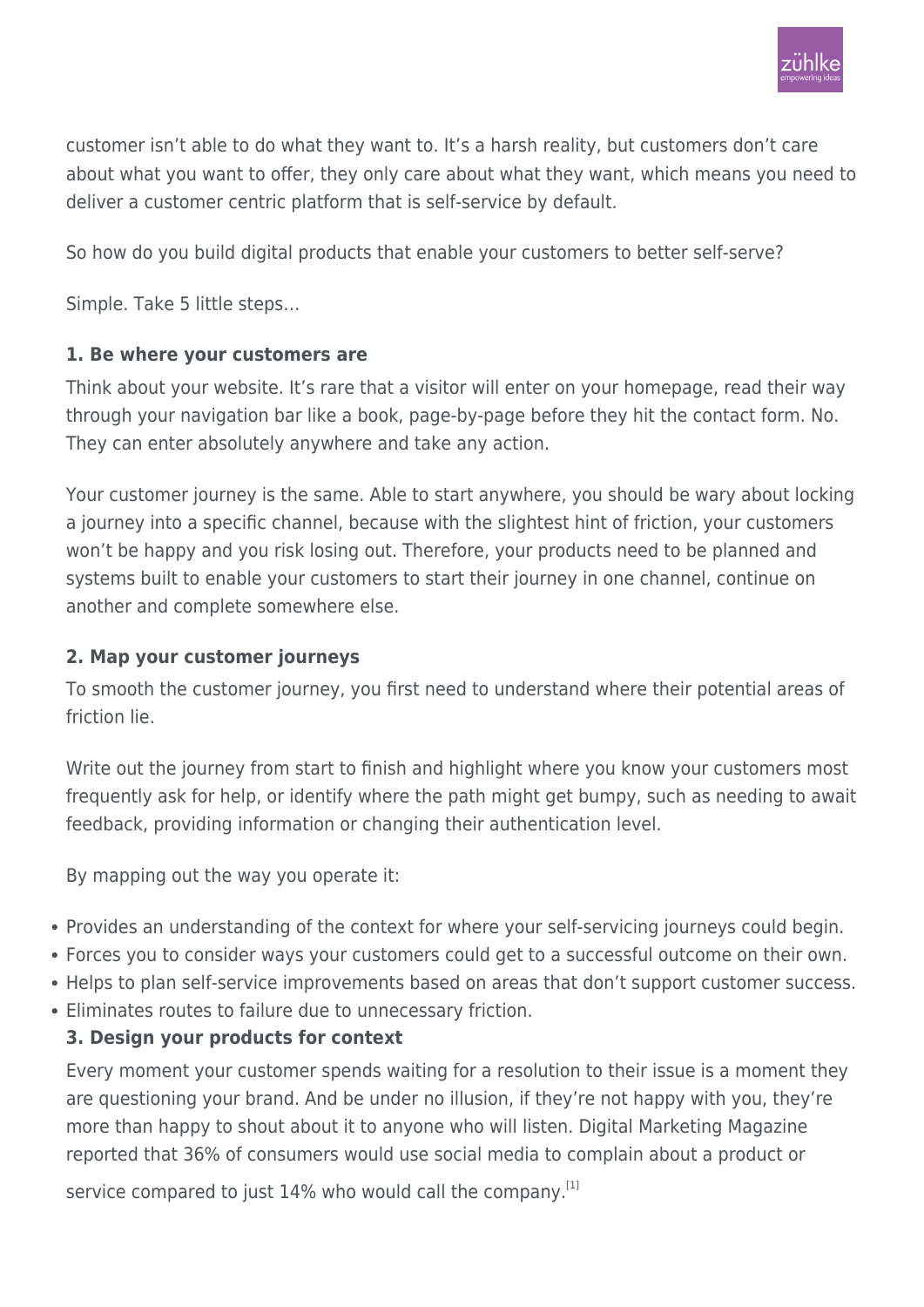One way to overcome the extent of the friction felt is by starting the conversation with their context. Think about how you can build a journey that gives your customers a clear understanding of:

- Where they are in the process.
- Where they've been.
- What they need to do next.
- And if possible, giving them access to their own self-service history in case they have the same issue again so they can fix it themselves.

## **4. Automate like the world is watching**

By enabling your customers to help themselves it reduces the need for your customer to pick up the phone, which as well as keeping them happy, can lead to more scalable services.

Automation in self-service journeys can range from simple chat bots and IVRs, which search based on customer inputs to the same type of clients based on deep learning and neural networks. But whatever system you choose, unfortunately it's not a 'one and done' scenario – these tools need to be fine-tuned with your product offerings, and then monitored so you can continuously improve.

One way to achieve this is by considering how you can set up your systems to reduce friction by adding value. For example:

"Have you tried searching our knowledgebase or our live chat?"

"Your potential wait time is 15 minutes. Can we call you back at time that suits you?"

"Did you know you can now ask the community simply by Tweeting #ABChelp?"

# **5. Ensure you always have helpful humans handy**

While it's important to seek to automate and allow customers to self-serve wherever possible, it's always helpful to have humans ready and available to offer person-to-person support.

Every person is an individual, and even the best automated systems can't predict the many ways customers want to use your services, which means there will be times when you need the creative, lateral thinking that can only be delivered by a well-trained and engaged service agent.

The experience your customer has when seeking personal support should be easy and reassuring – remember, they may already be in a state of anxiety and just want the problem